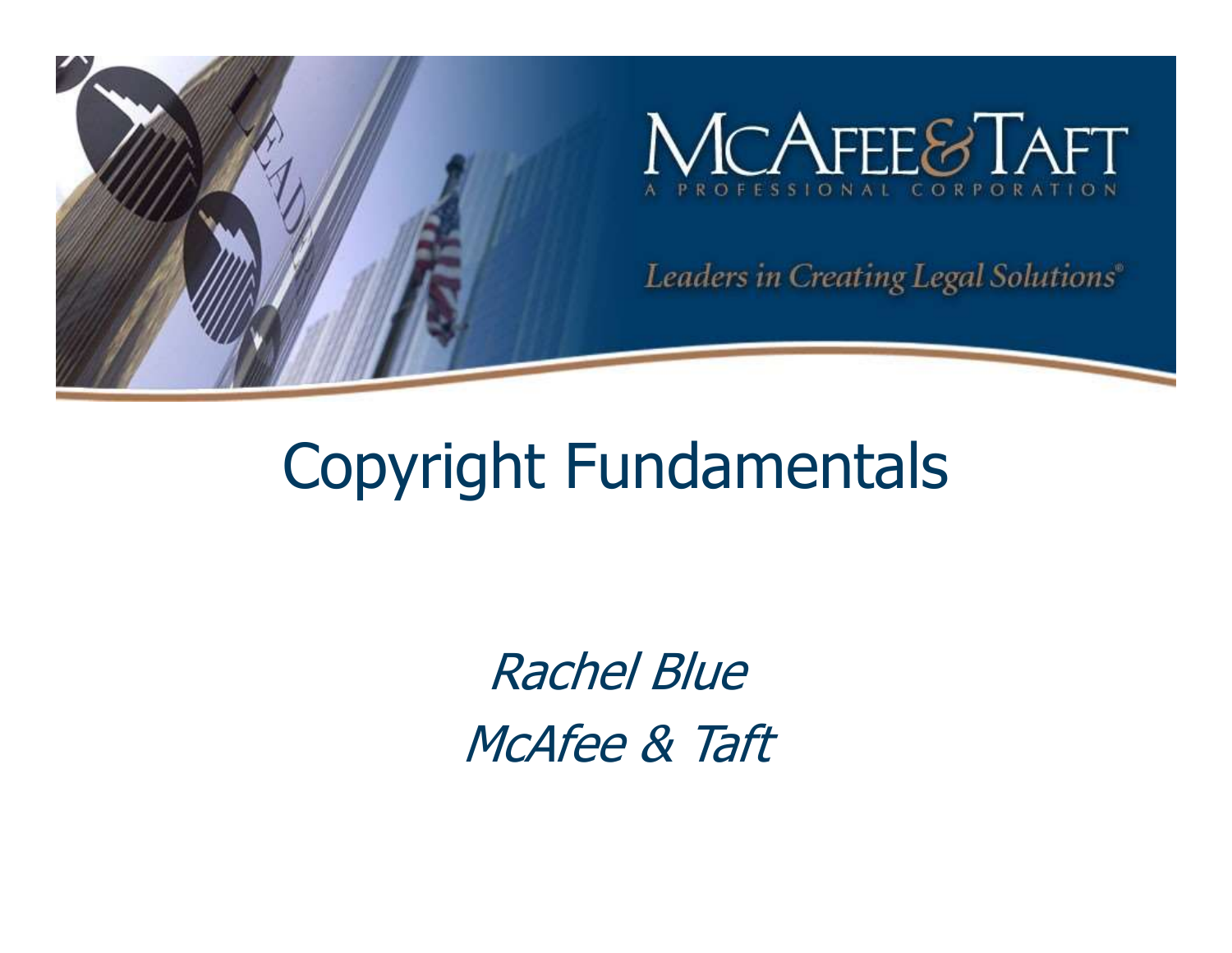### Answers to Copyright Quiz

- 1. Federal copyright registration is required prior to bringing an infringement action in Federal Court.
- 2. I need to use the copyright symbol, ©, and register the work in order to own a copyright.
- 3. I need something to spice up a newsletter I send to clients. Since Dilbert is available via the Web for free, it is ok for me to download and use one of the comics.
- 4. I retained the services of a professional photographer to<br>photograph a recently constructed project. Because I paid<br>him for his services I can use his photographs in my<br>advertising material as long as I give him credit
- 5. Even though the radio station has already paid a license fee **True**<br>to play the music, the use of the broadcast music as music-<br>on-hold requires a license.
- 6. The movie, October Sky, would be great for a team building seminar. Since I own the movie, I can bring it to the office and use it for this purpose.



True False

 $C$   $R$   $A$ 

 $C$ AFFF $\approx$ 

True *False* 



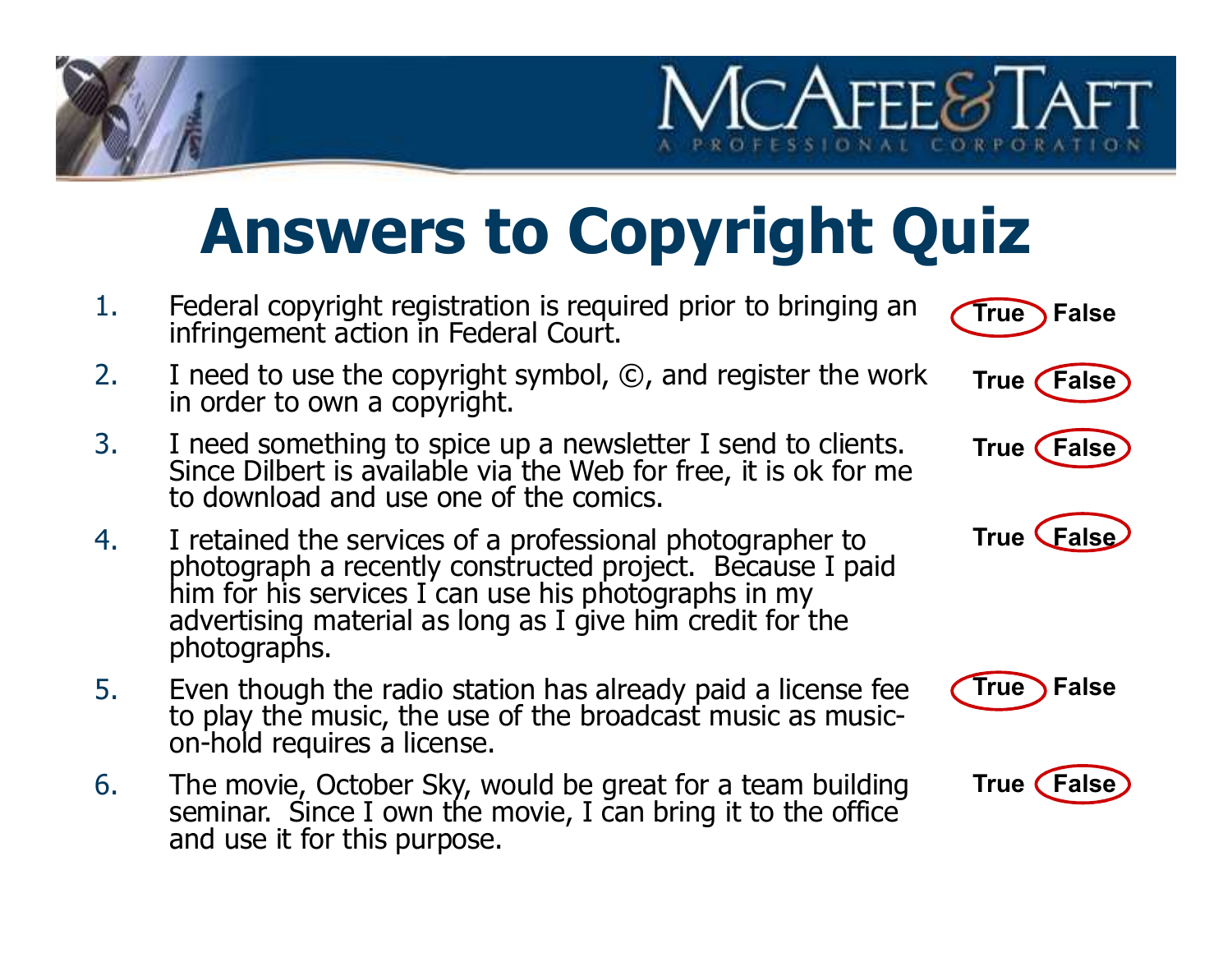

- 7. I retained the services of an artist to create a sculpture for the courtyard of an office complex I constructed; even though I paid the artist for his services, I may need to obtain his permission to destroy or modify it. True **False**
- 8. Because I have a subscription to a trade publication, I can make and distribute copies of articles contained in the publication to my employees.
- 9. A client provided me with drawings prepared by another architect for a project that was never constructed. Because the project was never constructed, I am free to incorporate the drawings in to the drawings I prepare.
- 10. I don't need a license to copy this material because I'm not going to sell the copies.
- 11. Since I obtained this material from the Federal Government, I don't need to worry about copyright.
- 12. I retained the services of a website designer to create and host<br>a website for my firm. After several months I discovered<br>another business that would host my website for less money.<br>Because it is my website, I am free



**True (False)** 





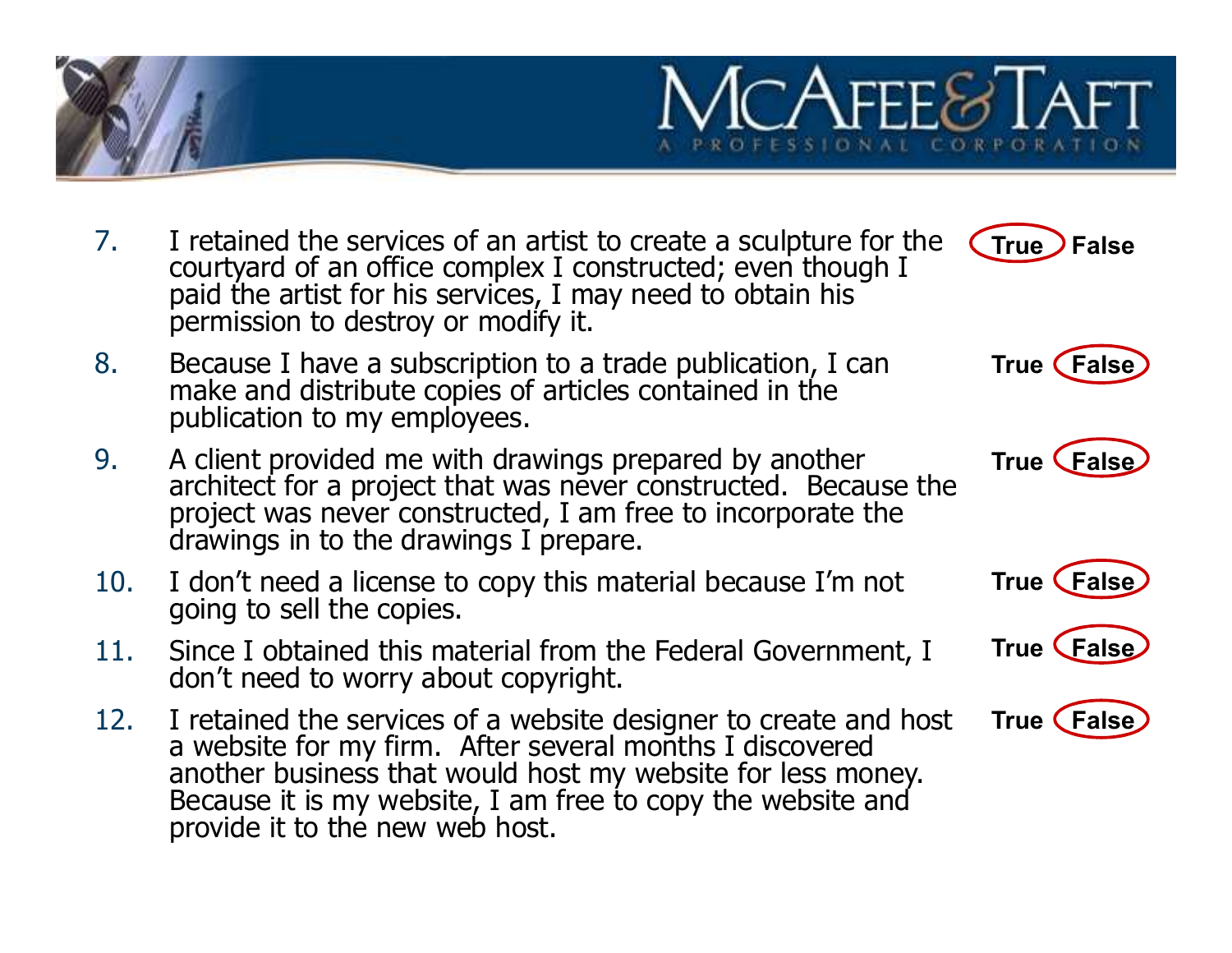# $ACAFFE8$

### Basis of U.S. Copyright Law

#### U.S. Constitution Article I, Section 8, Paragraph 8

To promote the Progress of Science and useful Arts, by securing for limited Times to Authors and Inventors the exclusive Right to their respective Writings and Discoveries.

Title 17, United States Code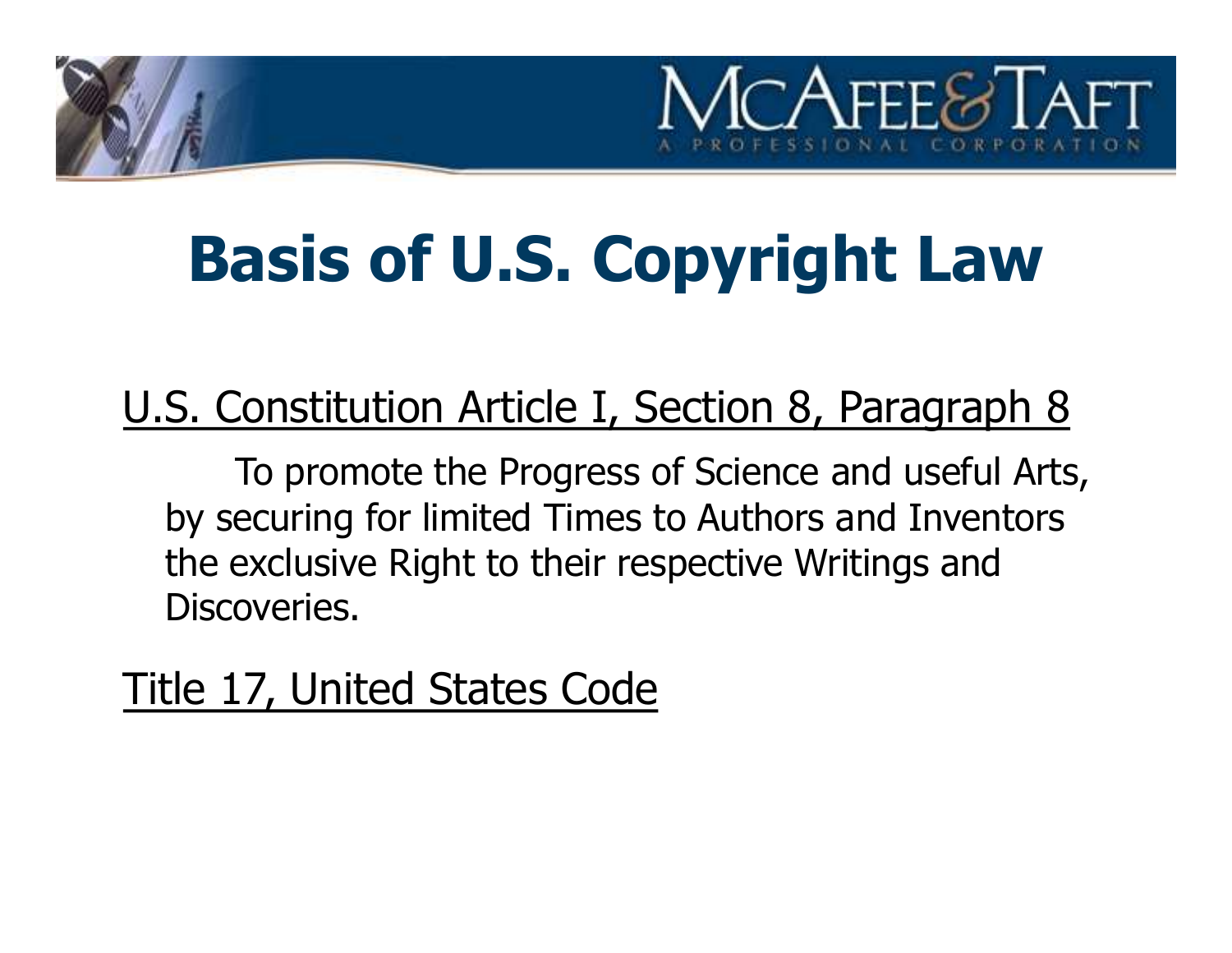# $\neg$ AFFF $\epsilon$

## What does a copyright protect?

- Copyright protection pertains to original works of authorship fixed in any tangible medium of expression.
- Works of authorship include:
	- Literary works
	- Musical works, including any accompanying words
	- Dramatic works, including any accompanying music
	- Pantomimes and choreographic works
	- Pictorial, graphic and sculptural works
	- Motion pictures and other audiovisual works
	- Sound recordings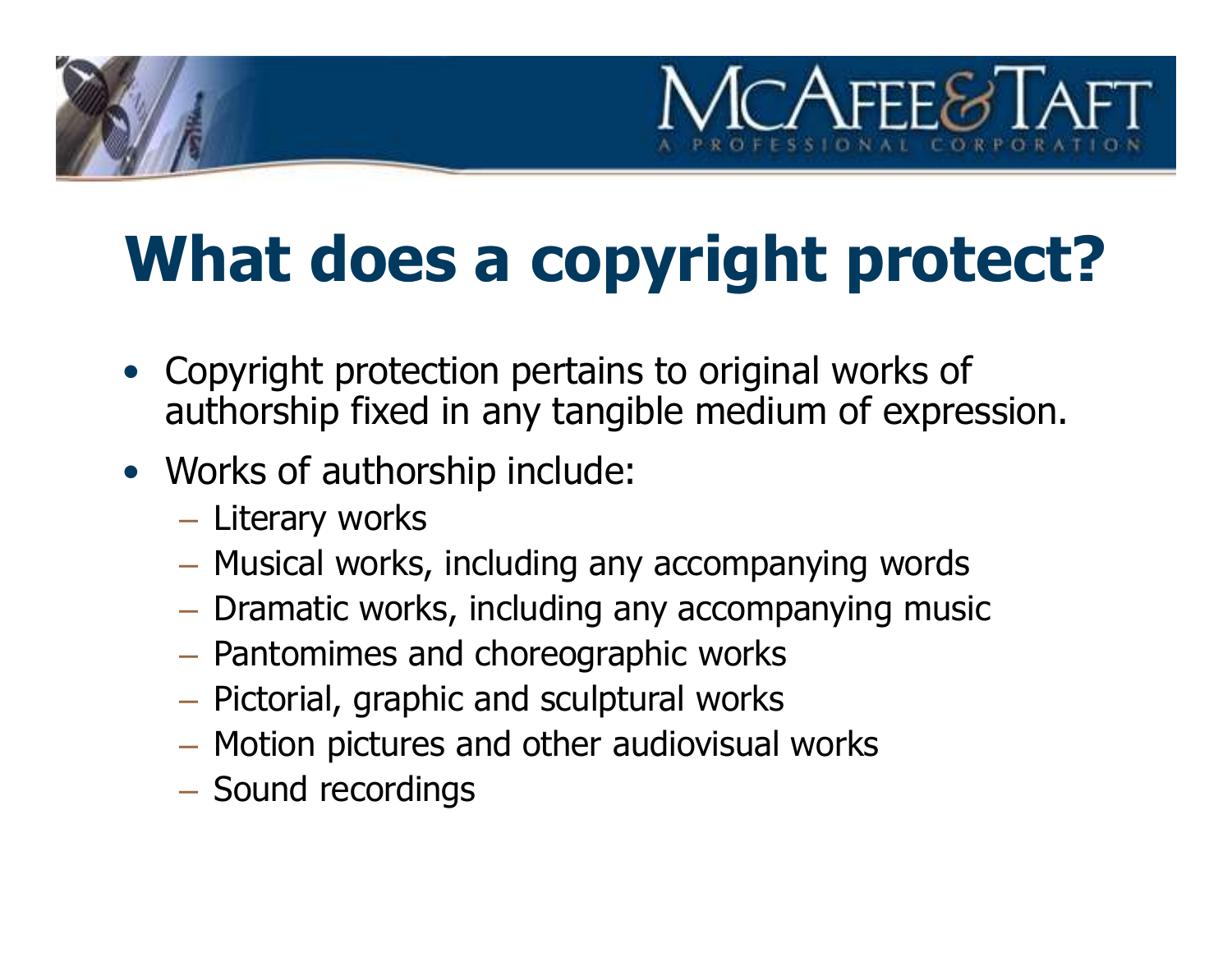

#### What kind of protection does a copyright give its owner?

- A copyright is really a bundle of five individual rights:
	- The right to reproduce the copyrighted work in copies or phonorecords
	- The right to prepare **derivative works** based upon the copyrighted work
	- The right to **distribute copies** or phonorecords of the copyrighted work to the public by sale or other transfer of ownership, or by rental, lease or lending
	- In the case of literary, musical, dramatic and choreographic works, pantomimes and motion pictures and other audiovisual works, the **right to perform** the copyrighted work publicly
	- In the case of literary, musical, dramatic, and choreographic works, pantomimes, and pictorial, graphic, or sculptural works, including the individual images of a motion picture or other audiovisual work, the **right to d**
- Without copying, there is no violation of the copyright owner's rights. The independent creation of an identical work isn't copyright infringement.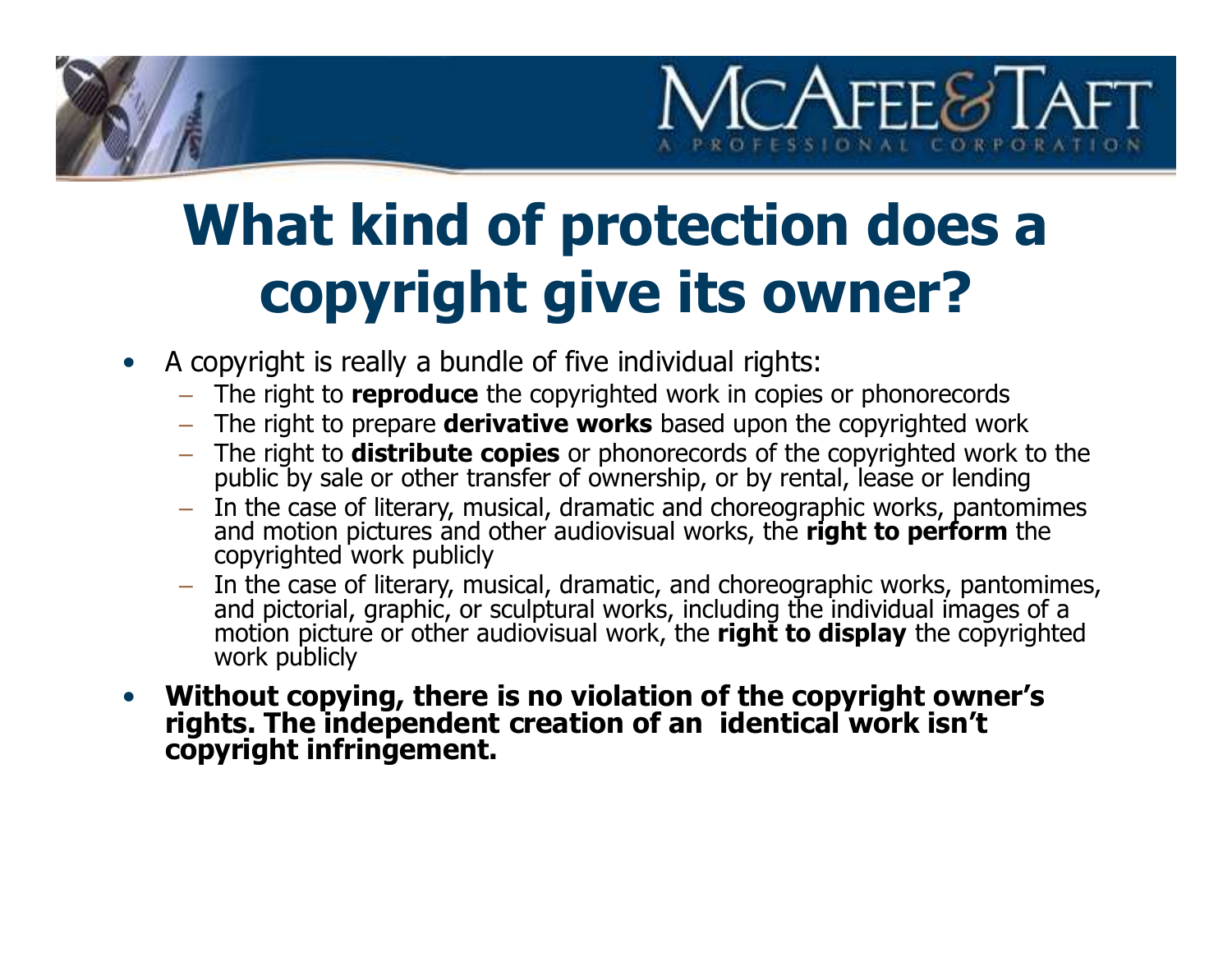# $C$ AFFF $\mathcal{C}$

## How is a copyright obtained?

- A copyright in a work arises automatically upon fixation of the work in a tangible medium; **however**, you cannot file suit for copyright infringement until the copyright has been registered in the United States Copyright common law copyright.
- To preserve the rights to seek statutory damages and attorney fees from an infringer, registration should be made promptly.
- Copyright registration is obtained **only one way**: by completing and filing a copyright registration application and depositing a copy of the work with the copyright office.
- Upon application to register the copyright the government does review the work to determine if it contains copyrightable subject matter.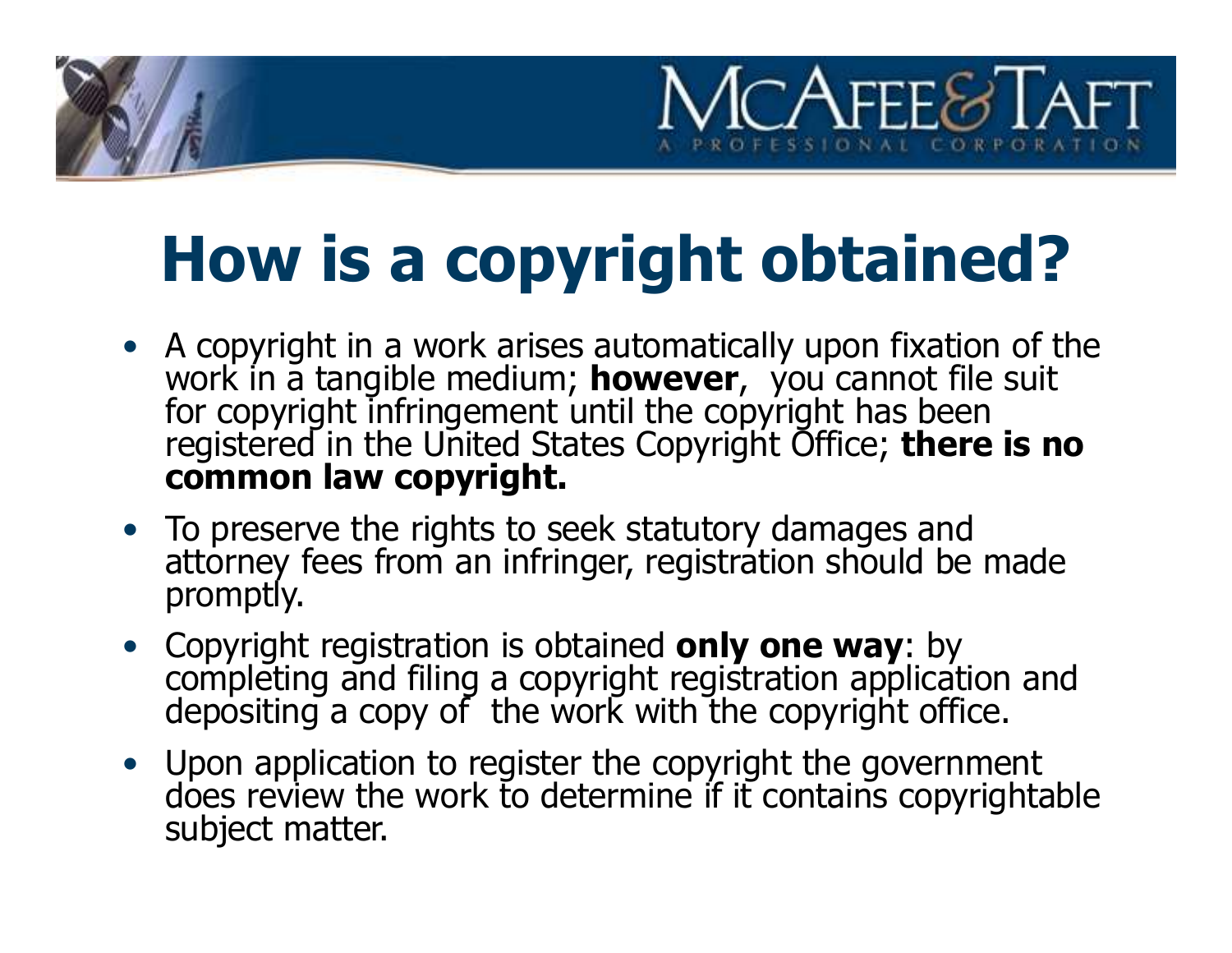

#### Do you have to notify the public of your copyright?

- A notice of copyright **may** be placed on all publicly distributed copies from which the copyrighted work can be visually perceived.
- The proper form of copyright notice includes:
	- The symbol  $\odot$  (the letter "C" in a circle) or the word "Copyright" or the abbreviation "Copr."; for phonorecords, the symbol \_ (the letter "P" in a circle) is used
	- The year of the first publication of the work
	- The name of the owner of the copyright in the work, an abbreviation by which the name can be recognized or a generally known alternative designation of the owner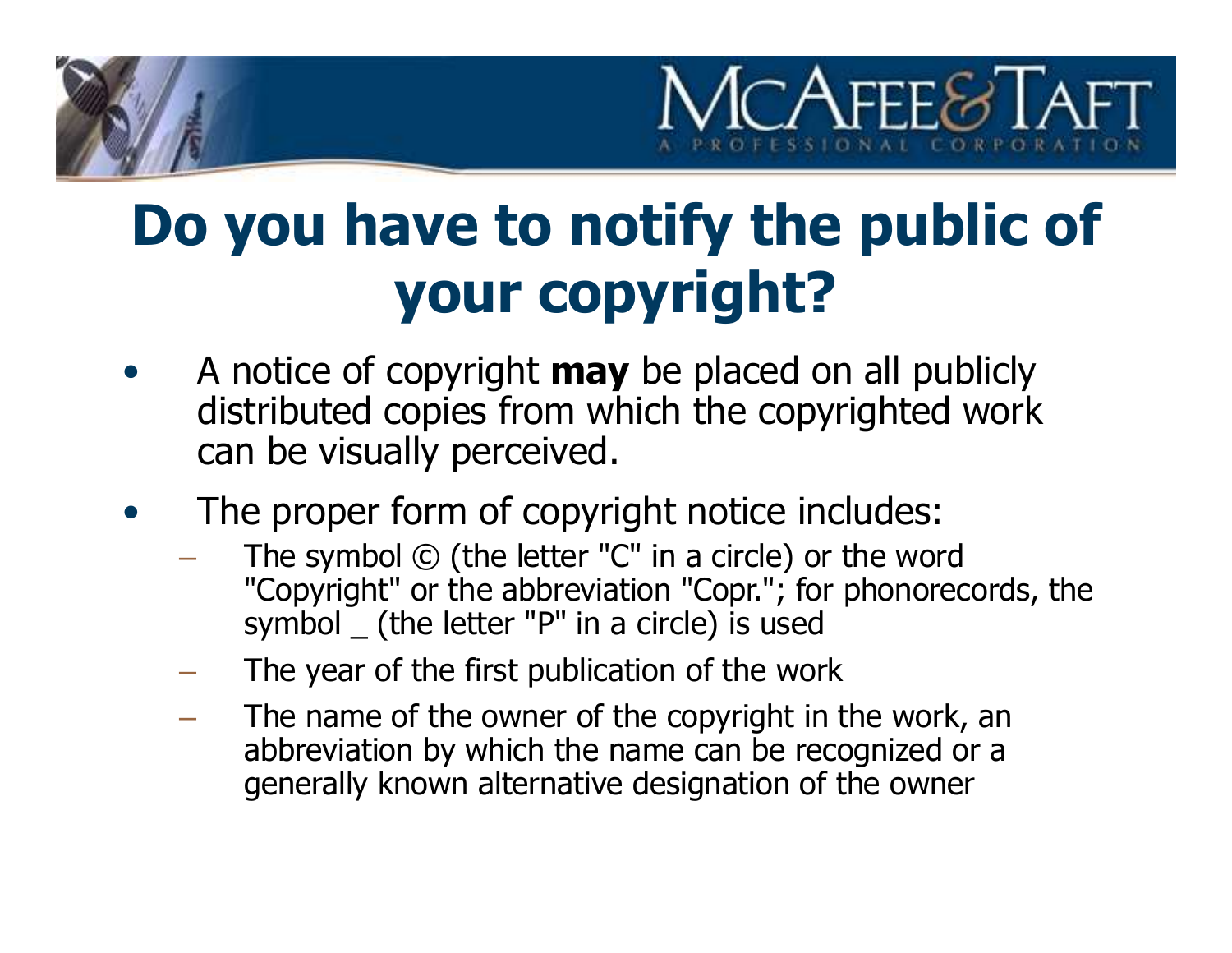

#### How can an owner lose his or her rights to obtain a copyright?

- 1988, if the work didn't have a notice, the copyright was invalid, though that is curable. 17 U.S.C. § 405. **Frow can an owner lose his or her<br>
rights to obtain a copyright?**<br>
• For works published prior to November,<br>
1988, if the work didn't have a notice, the<br>
copyright was invalid, though that is curable. 17<br>
U.S.C. § 405.<br>
- 1988, errors in, rather than omission of, the copyright notice can affect the enforceability or validity of a copyright. 17 U.S.C. § 406.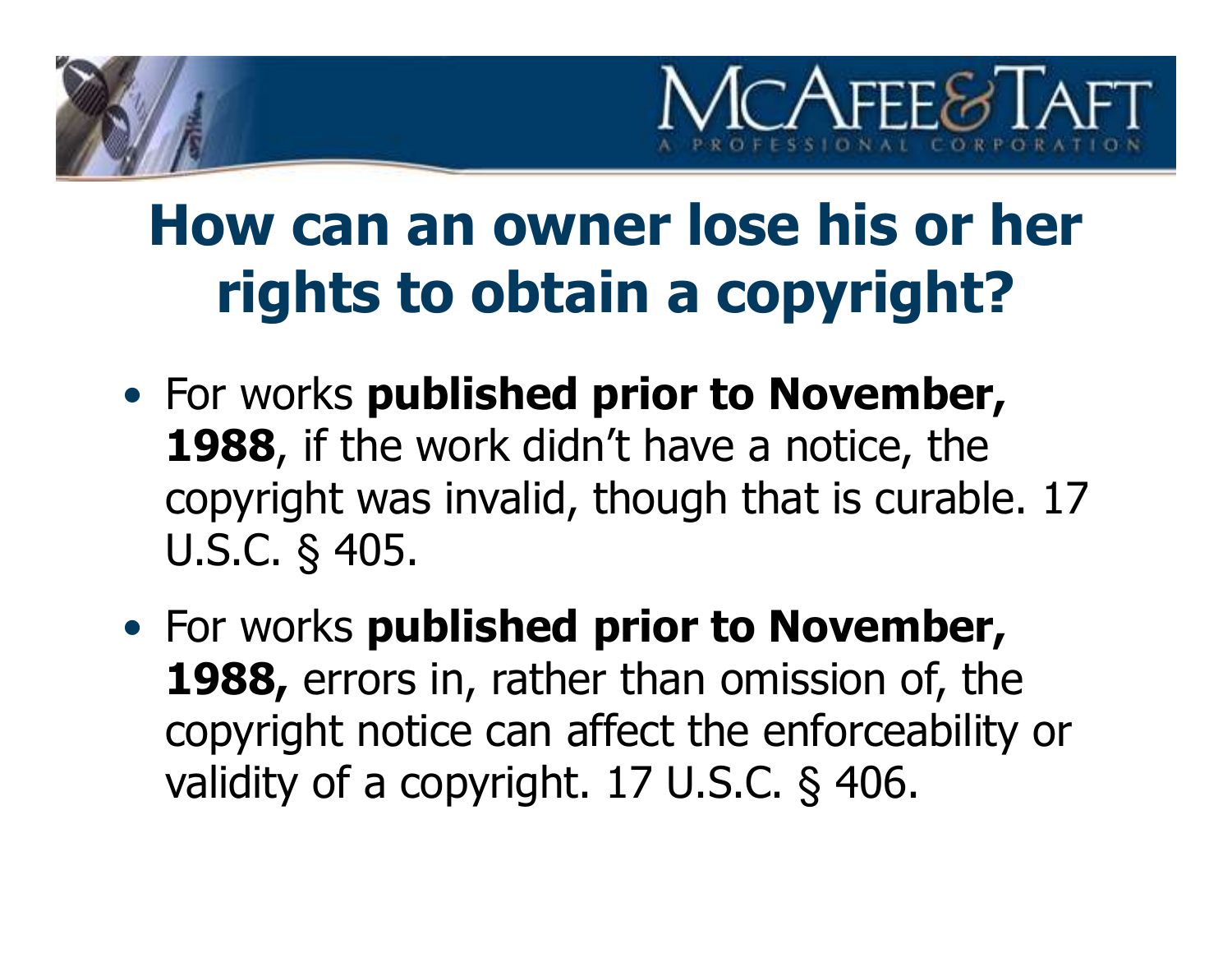#### Who owns the copyright?

 $\cap$ AFFF $\otimes$ 

- The copyright is initially owned by the author or authors<br>of the work. Usually this is the person who actually<br>created the work; however, an employer or other person<br>for whom the work was prepared is considered the<br>autho
- The ownership of a copyright and any of the exclusive rights comprised in a copyright may be assigned or licensed; transfers of copyright ownership, to be valid,<br>must be in writing and signed by the owner of the rights<br>conveyed or such owner's duly authorized agent;<br>ownership documents should be recorded in the<br>Copyright Offi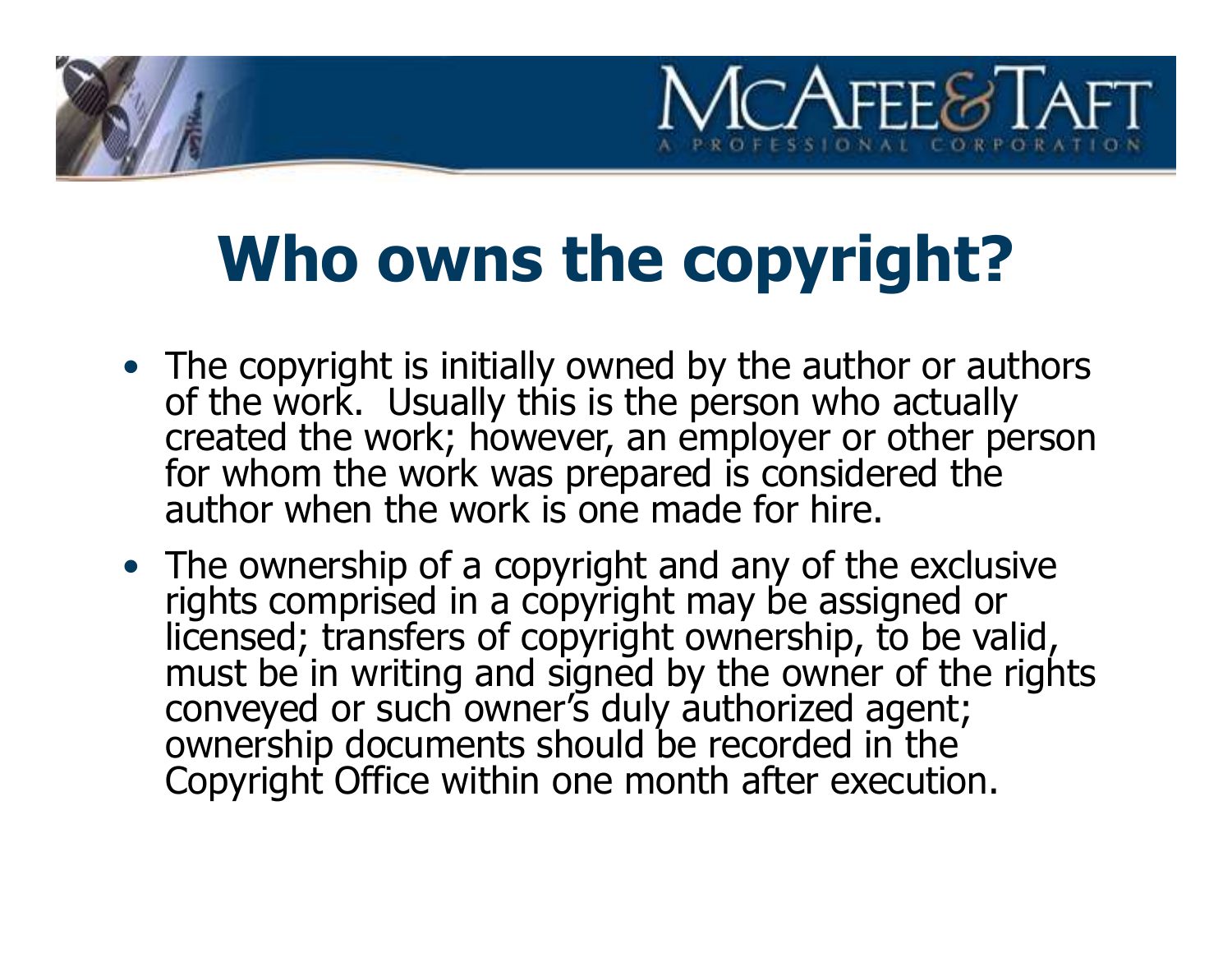

#### How long does copyright protection last?

- A work that is created on or after January 1, 1978 is ordinarily given a term of the life of the author plus 70 years.
- Works made for hire, and for anonymous and pseudoanonymous works, copyright protection will last for 95 years from publication or 120 years from creation, whichever is shorter.
	- "Publication" is defined as the distribution of copies of a work to the public by sale or other transfer of ownership or by rental, lease or lending. Offering to distribute copies to a group of persons for purposes of further distribution or public display also constitutes publication. A public display does not of itself constitute publication.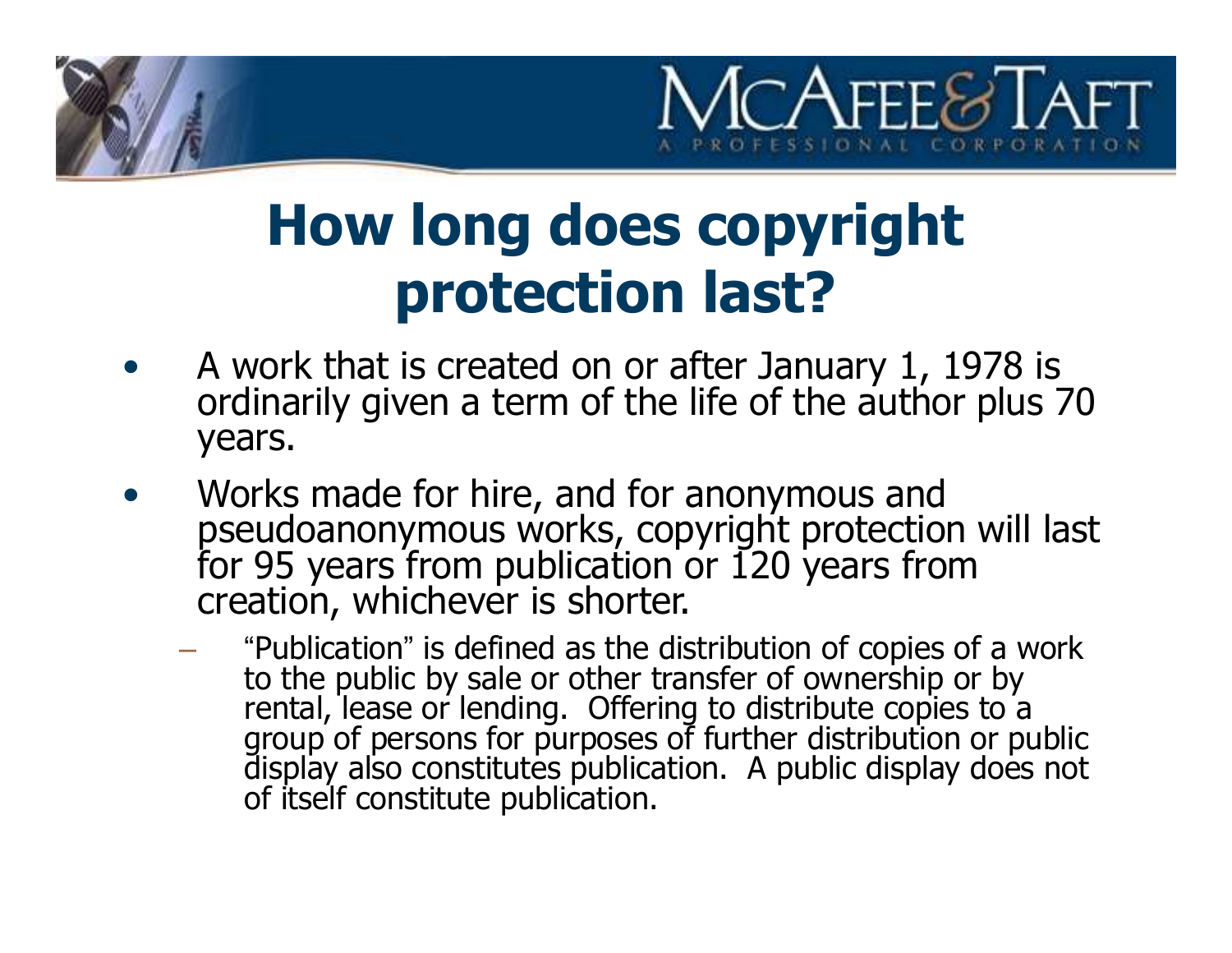

## Infringement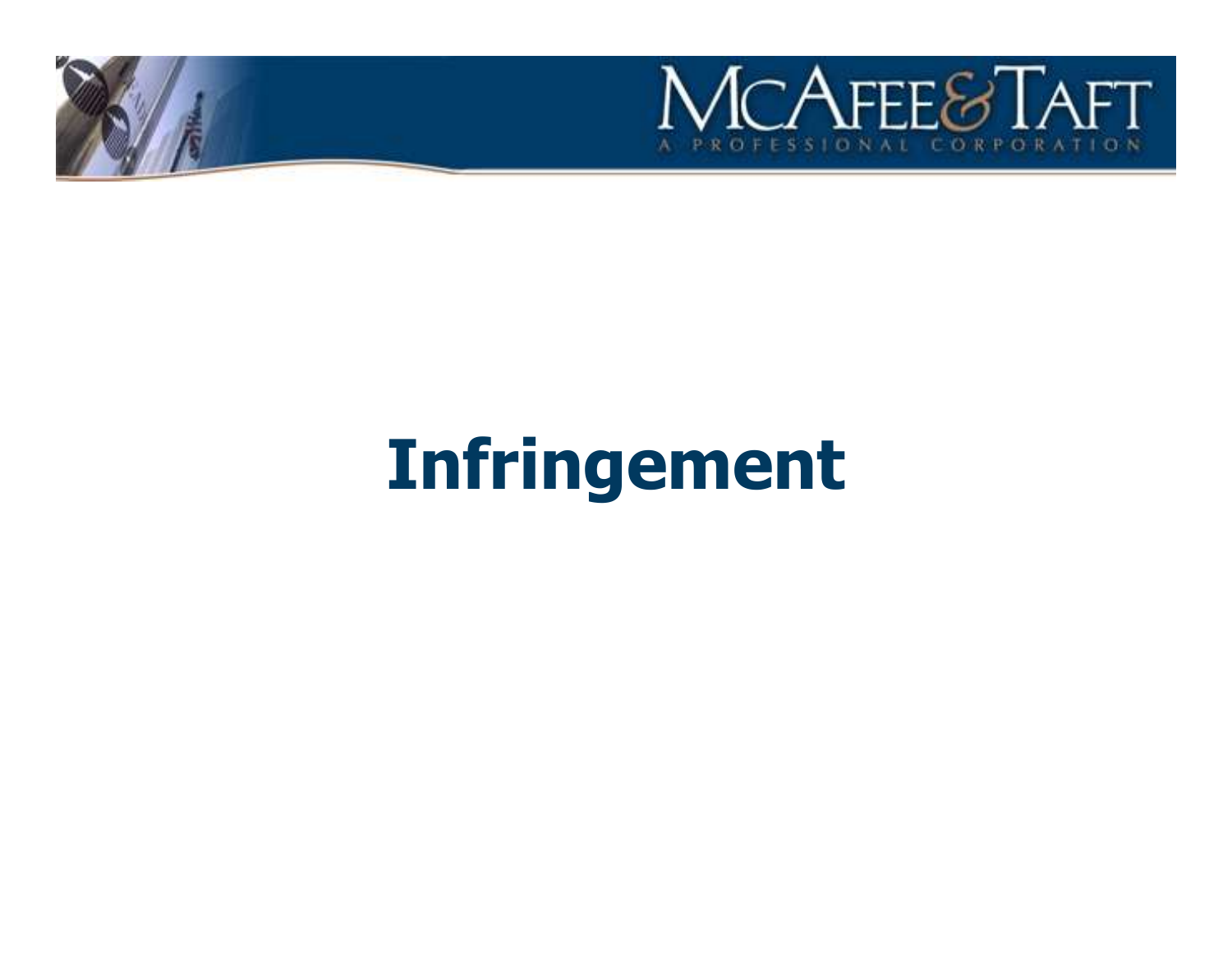

#### What is infringement?

Basically, it is a theft. You infringe by taking one of the statutory rights granted to the copyright holder.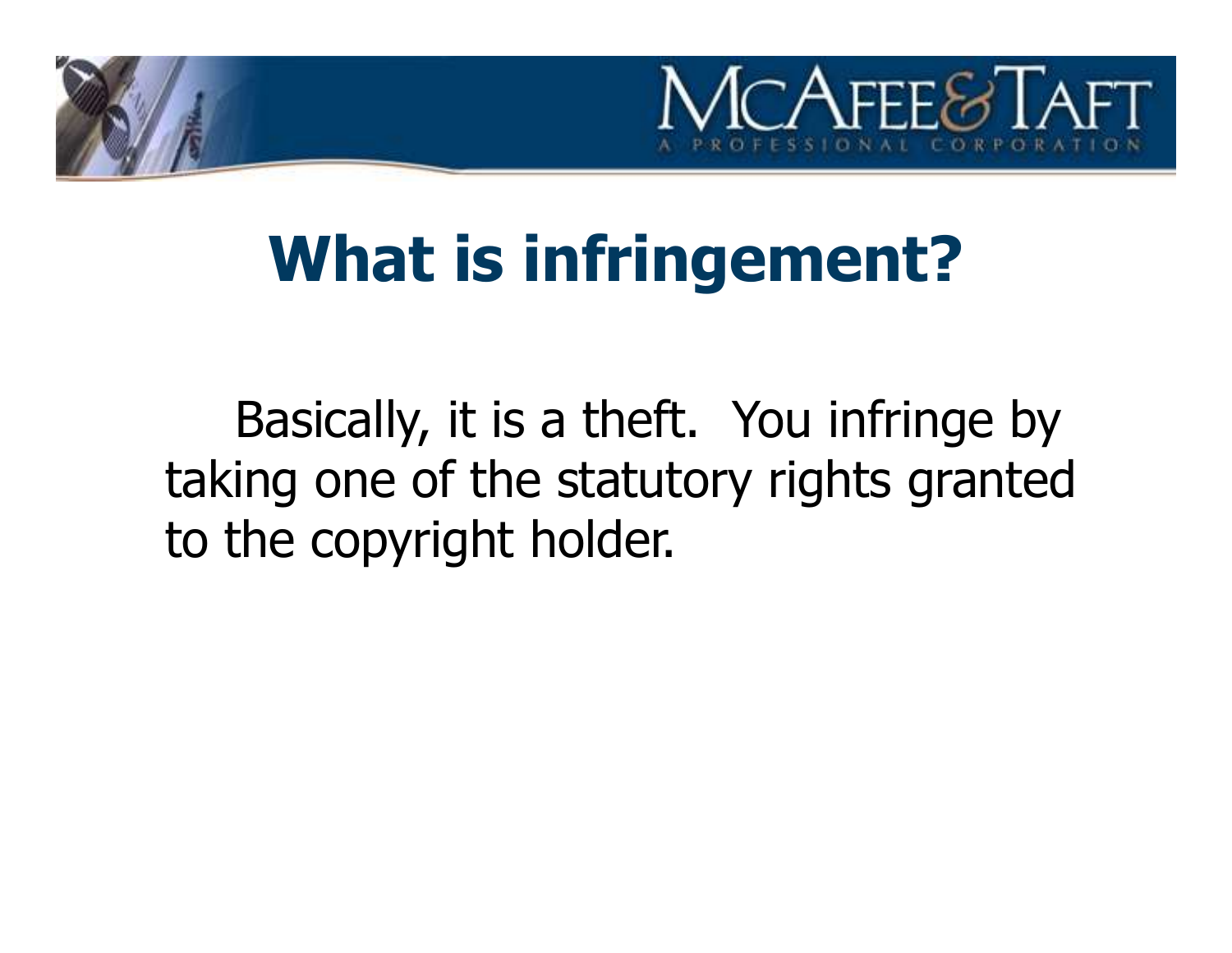

#### How does one make use of a copyrighted work without infringing?

Obtain a LICENSE from the copyright owner. A license can be as simple as a letter from the copyright owner granting permission to make a copy. There are rights clearance agencies that can also arrange licenses for you, such as the Harry Fox Agency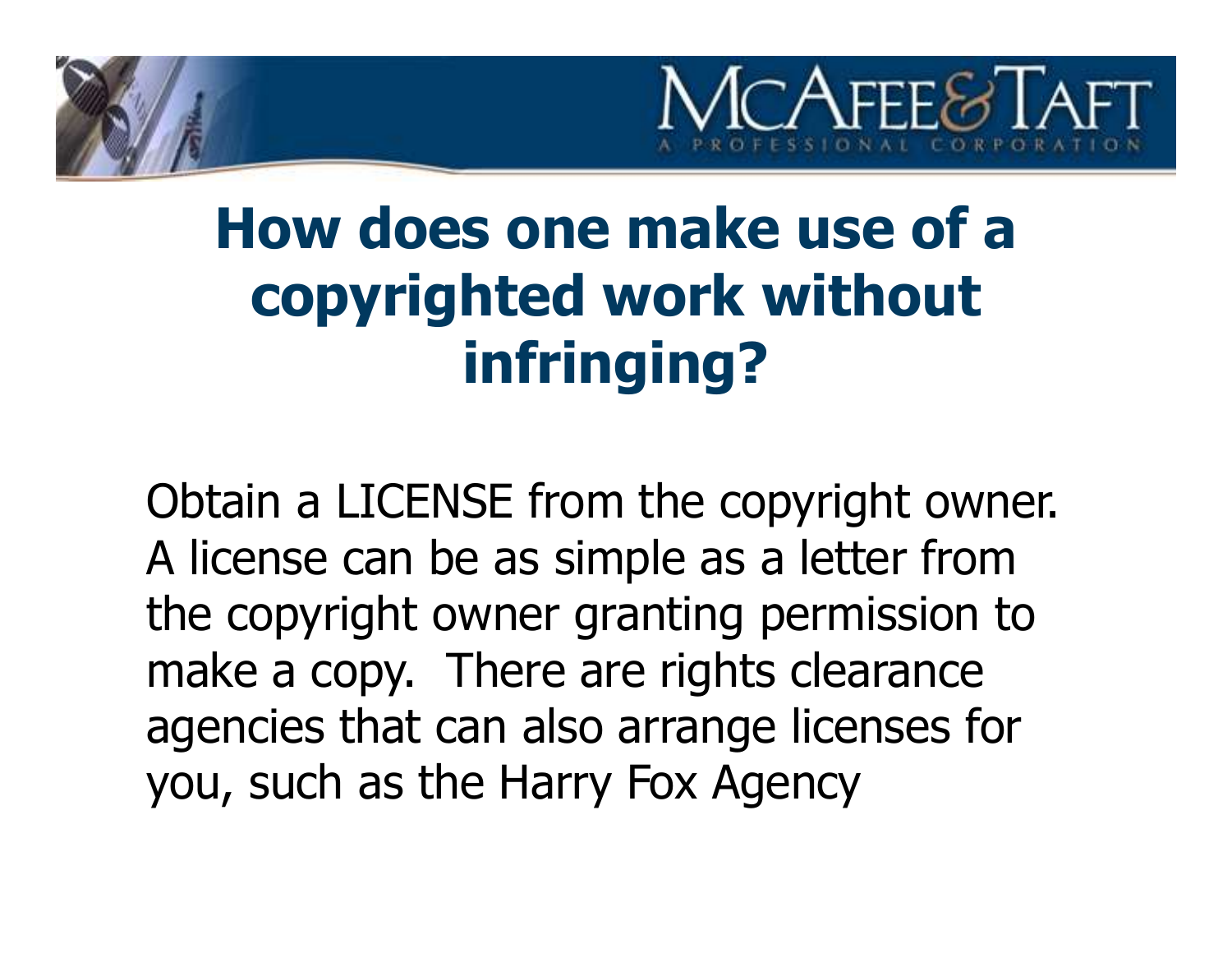

# Rights Clearance (Licensing) Agencies **Example 10** Composes Center, Inc.<br>
• 222 Research Other Center, Inc.<br>
• The Sys 750-8400<br>
Tel: 978-750-8400<br>
• The Sys 750-8400<br>
• The Sys 750-8400<br>
• The Sys 750-840<br>
• The Society of Authors and Composers (SESAC)<br>
• Th

#### • Copyright Clearance Center, Inc.

- 222 Rosewood Drive
- Danvers, MA 01923
- Tel: 978-750-8400
- http://www.copyright.com/
- info@copyright.com
- •
- Richard Curtis Associates, Inc.
- 171 East 74th Street, Floor 2
- New York, NY 10021
- www.curtisagency.com
- Telephone: (212) 772-7363
- Copyright Clearinghouse, Inc.
- 405 Riverside Dr.
- Burbank, CA 91506
- Phone: 818.558.3480 Fax: 818.558.3474
- 
- anita@copyrightclearinghouse.com
- http://www.copyrightclearinghouse.com/
- American Society of Composers, Authors and Publishers (ASCAP) http://www.ascap.com/contactASCAP.html
- Broadcast Music Incorporated (BMI) http://www.bmi.com/contact/index.asp
- E-mail address for Texas, Okla. region: nashville@bmi.com
- 
- 55 Music Square East
- Nashville, TN 37203
- Phone: 615-320-0055
- Fax: 615-329-9627
- Music Reports, Inc.
- 405 Riverside Dr.
- Burbank, California 91506
- Tel: (818) 558-1400 Fax: (818) 558-3484 www.musicreports.com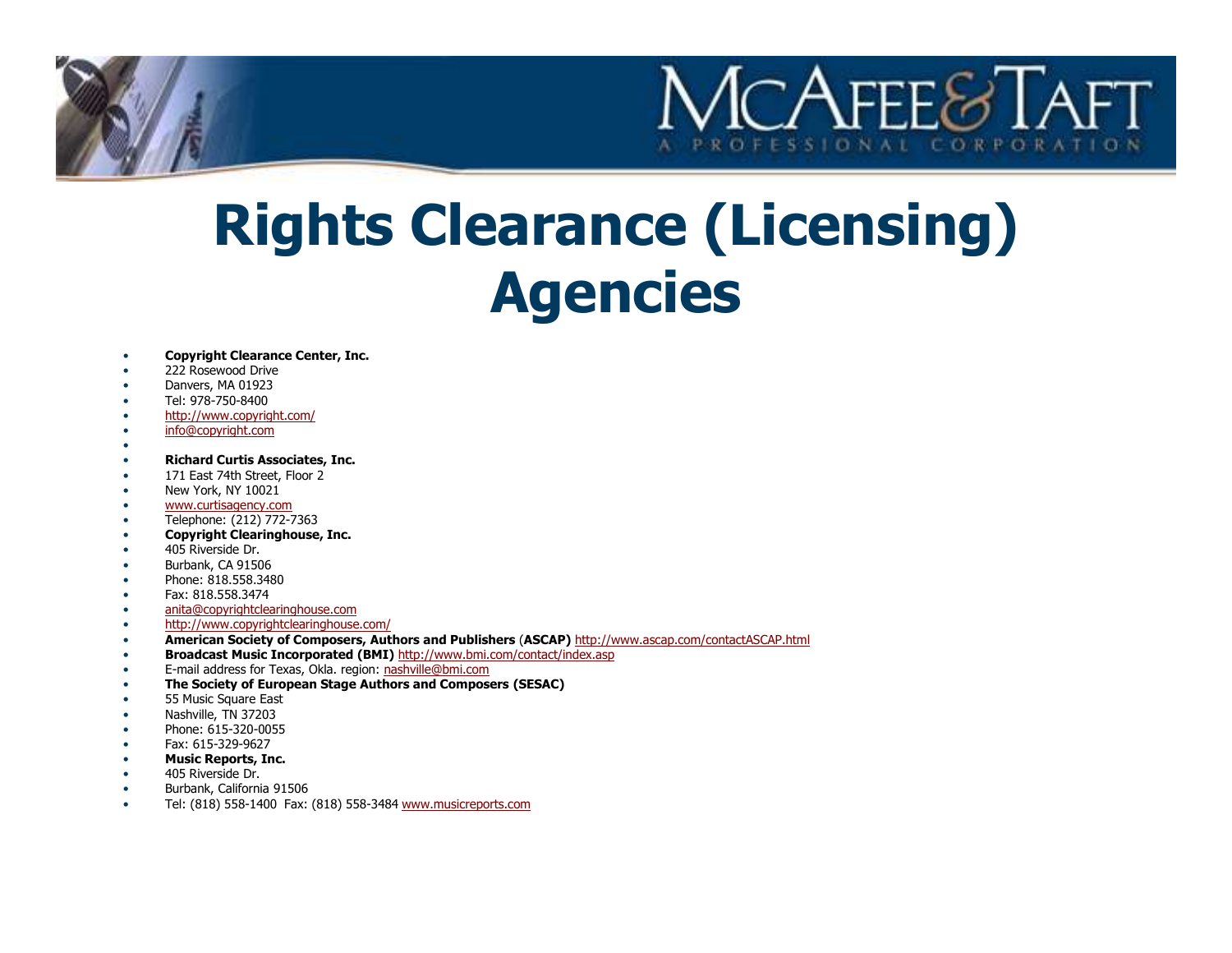

#### Infringement Exceptions

The Copyright Act provides some exceptions to the exclusive rights of copyright owners. The best known and most commonly used is the defense of Fair Use.

**Fair use**  $-$  copying for purposes such as criticism, comment, news reporting, teaching (including multiple copies for classroom use), scholarship, or research, is not an infringement of copyright.

#### Fair use factors

- The purpose and character of the use, including whether such use is of a commercial nature or is for nonprofit educational purposes.
- The nature of the copyrighted work
- The amount and substantiality of the portion used in relation to the copyrighted work as a whole
- The effect of the use upon the potential market for or value of the copyrighted work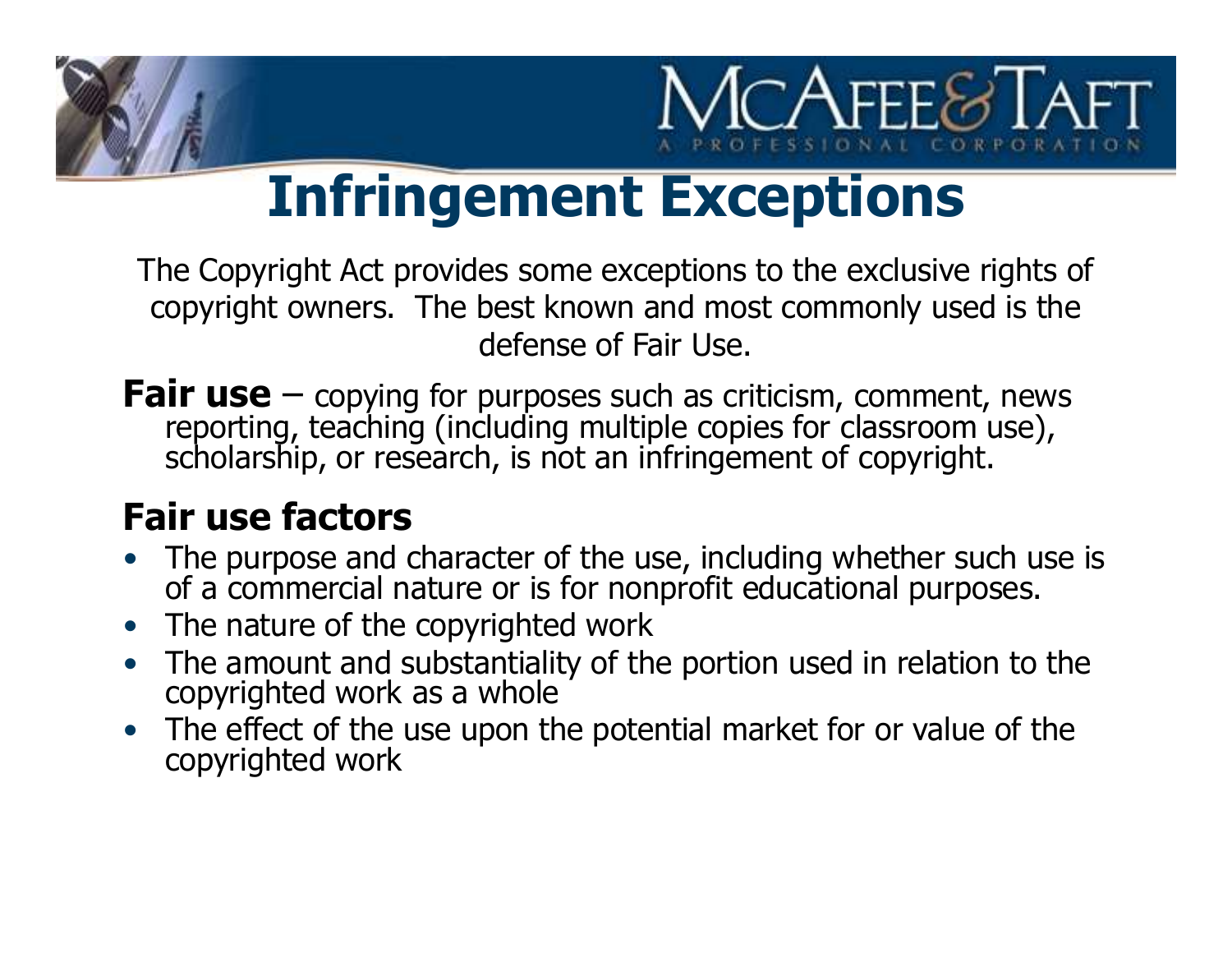

## Cases Addressing Fair Use Defense in Advertising

Companies which use copyrighted materials in advertising and promotional materials have traditionally been unable to establish a fair use defense because of the commercial nature of the use

- **Cases Addressing Fair Use Defense**<br> **in Advertising**<br>
companies which use copyrighted materials in advertising and<br>
promotional materials have traditionally been unable to establish a fair<br> **v** see defense because of the
- in a television commercial for defendant's vacuum cleaner. In denying defendant's motion for summary judgment the court stated that advertising qualifies as a "traditionally disfavored use."
- Amana Refrigeration Inc. v. Consumers Union of United States, Inc.<br>Here the court held that an advertisement containing misleading<br>excerpts from a Consumer Reports magazine did not qualify as a fair use.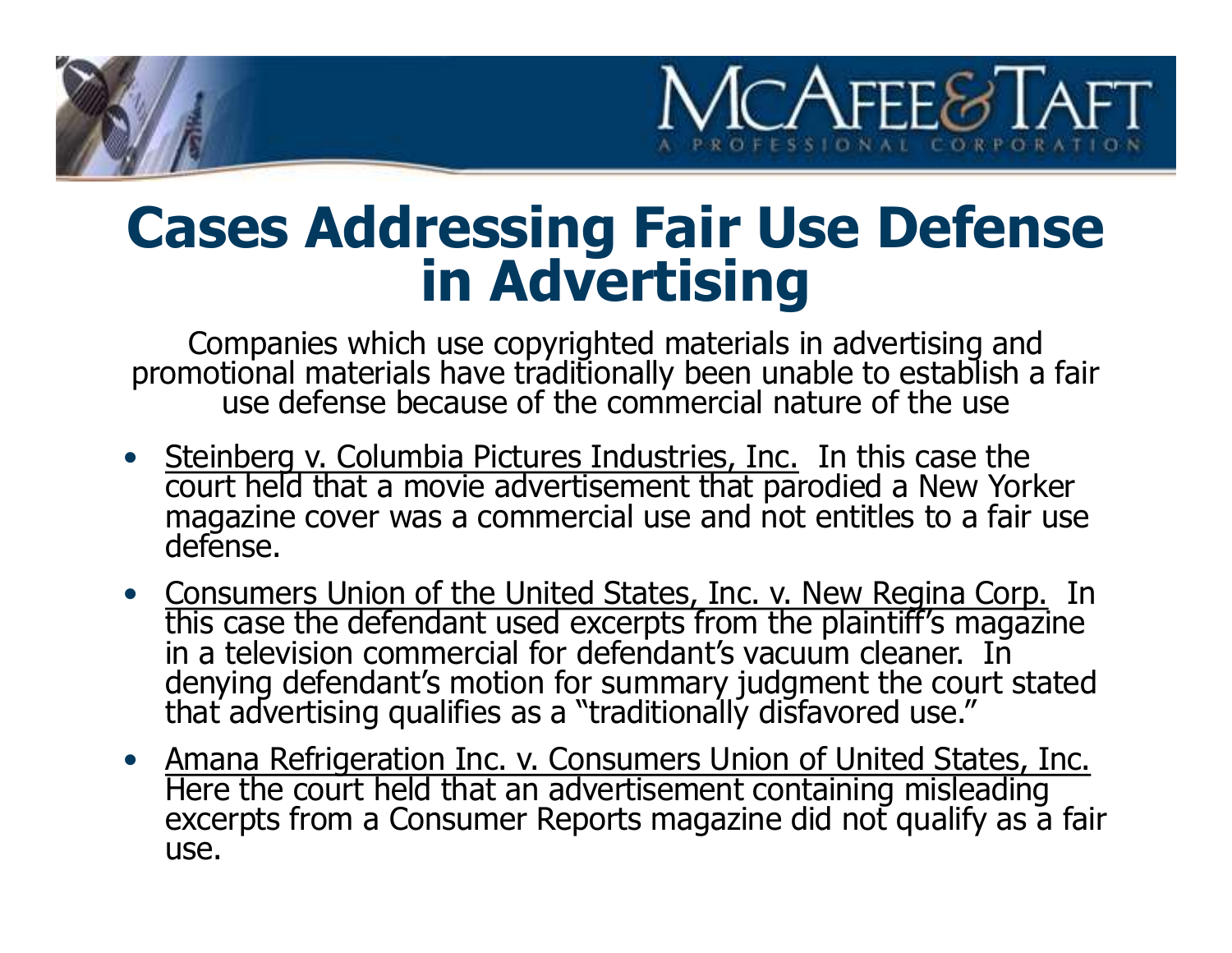#### Damages

- **Damages an infringer of copyright is liable for either:**<br> **Damages an infringer of copyright is liable for either:**<br>
 The copyright owner's actual damages and any additional profits of the<br>
 Statutery damages infringer, or
	- Statutory damages

**Damages – an infringer of copyright is liable for either:**<br>
- The copyright owner's actual damages and any additional profits of the<br>
infringer, or<br>
- Statutory damages – A sum of not less than \$750 or more than<br>
\$30,000 increase the award of statutory damages to a sum of not more than \$150,000. Damages – an infringer of copyright is liable for either:<br>
- The copyright owner's actual damages and any additional profits of the<br>
infringer, or<br>
- Statutory damages<br>
Statutory Damages<br>
Statutory Damages<br>
Statutory Damag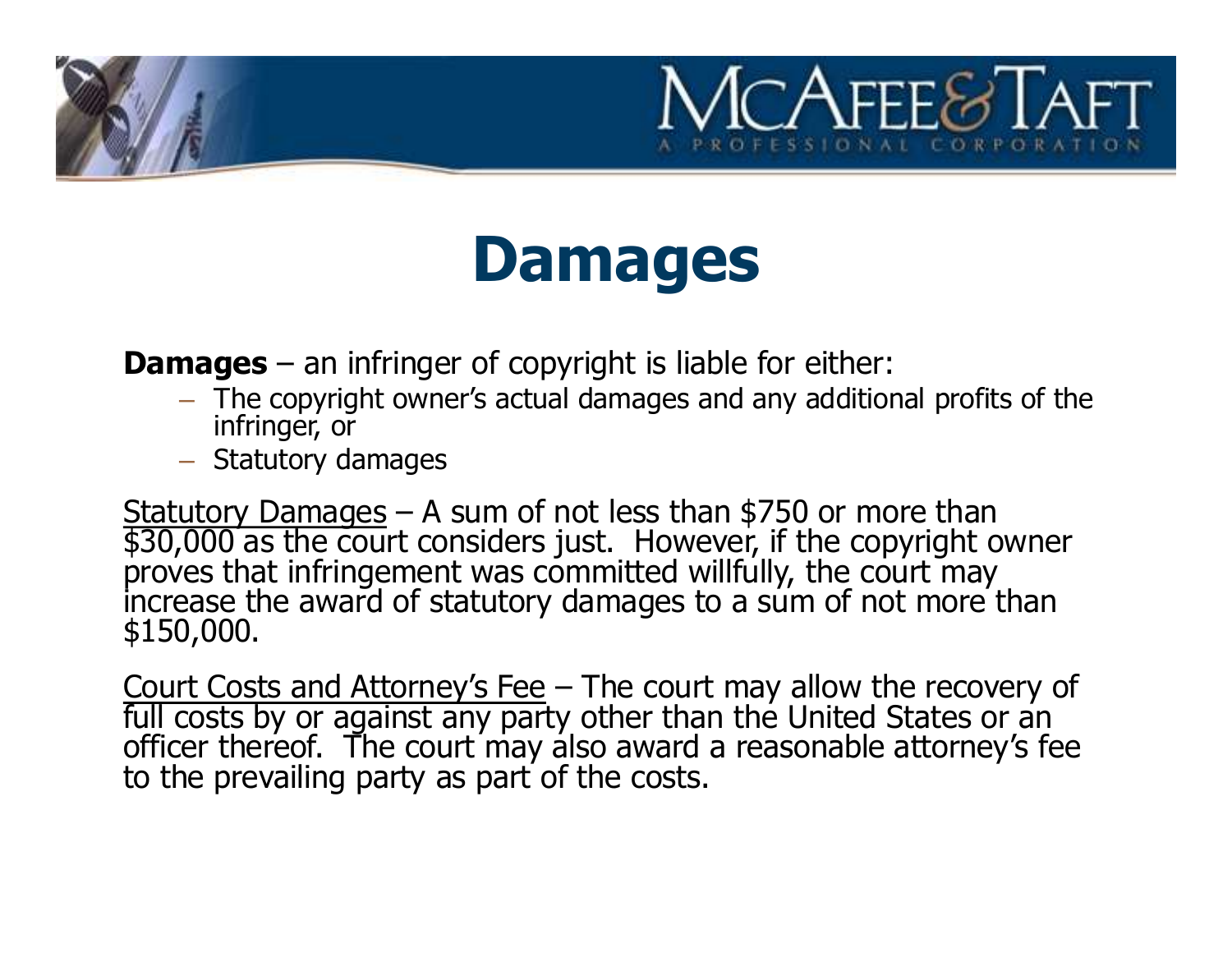

### Criminal Infringement

#### § 506. Criminal Offenses

(a) **Criminal Infringement.--**Any person who infringes a copyright willfully either--

(1) for purposes of commercial advantage or private financial gain, or

(2) by the reproduction or distribution, including by electronic means, during any 180-day period, of 1 or more copies or phonorecords of 1 or more copyrighted works, which have a total retail value of more than \$1000, shall be punished as provided in section 2319 of Title 18. S 506. Criminal Offenses<br>
(a) Criminal Infringement.--Any person who infringes a copyright willfully<br>
either--<br>
(1) for purposes of commercial advantage or private financial gain, or<br>
(2) by the reproduction or distributio

subsection (a), the court in its judgment of conviction shall, in addition to the penalty therein prescribed, order the forfeiture and destruction or other disposition of all infringing copies or phonorecords and all implements, devices, or equipment used in the manufacture of such infringing copies or phonorecords.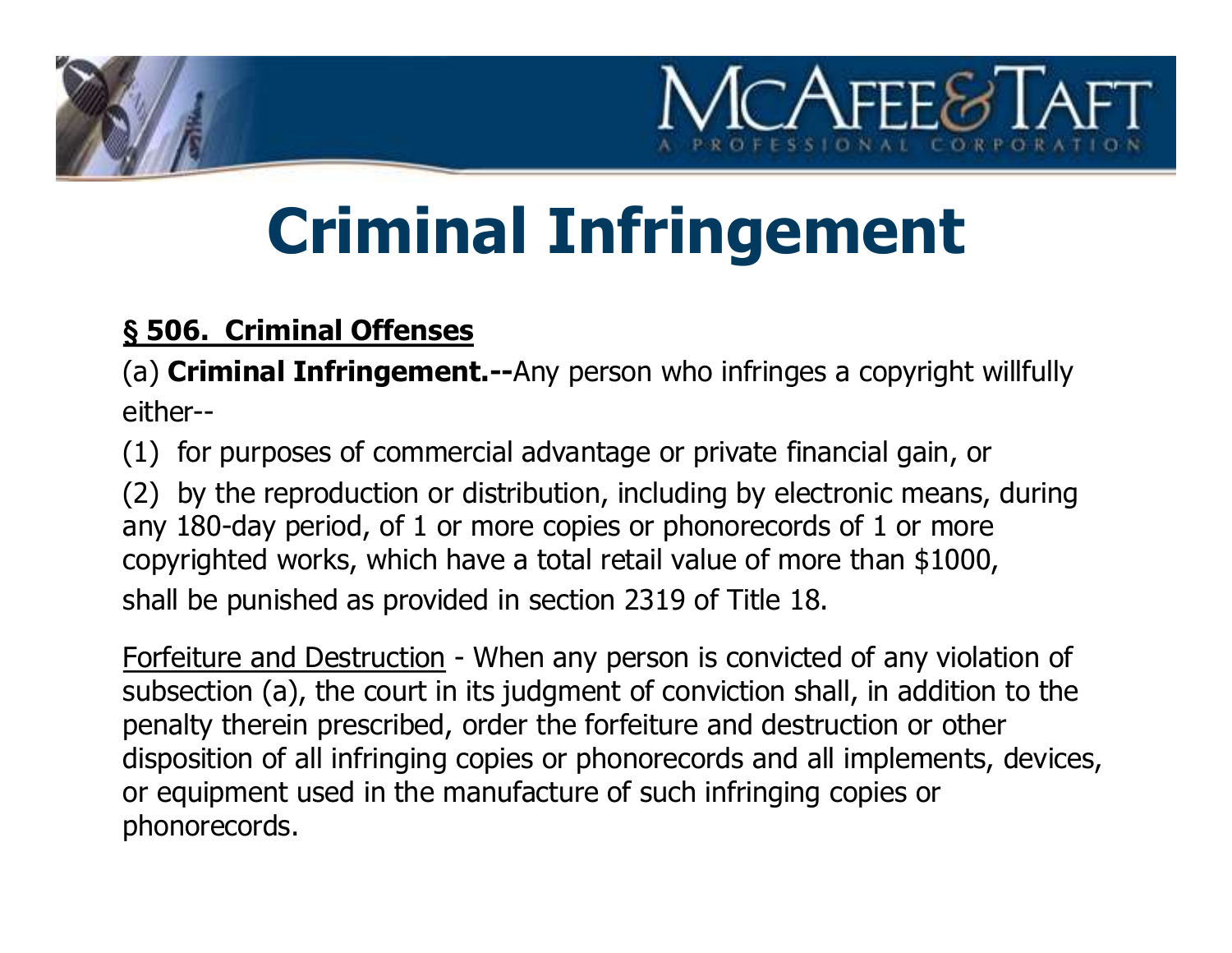

#### Prison

Upon the finding of a willful infringement, the court may imprison a first offense infringer for a period of not more than 1 year or assess a fine in the amount provided for by law. However, if the offense consists of the reproduction or distribution, during any 180 day period, of at least 10 copies or phonorecords, of 1 or more copyrighted works, with a retail value of more than \$2,500, then the court may imprison the infringer for not more than 5 years, or fined in the amount set forth in this title, or both.